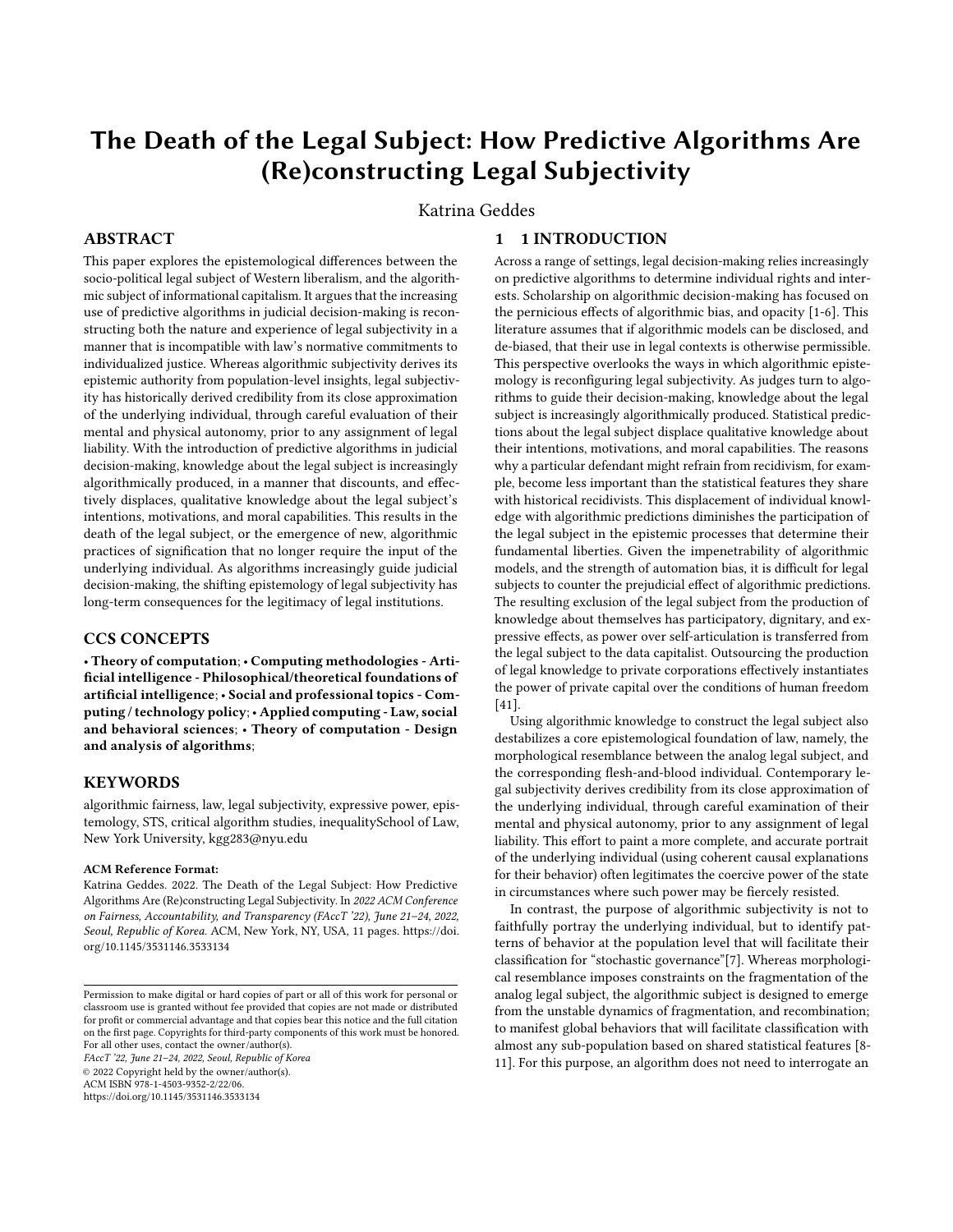individual's subjective intentions, because their desires and preferences are statistically pre-empted, just as their future autonomy is inferred from the historical behavior of their statistical peers. The correlations extracted from this "impartial" metadata dispense with the need to develop coherent causal explanations of individual behavior. This produces the death of the legal subject, or the emergence of new, algorithmic practices of signification that no longer require the input of the underlying individual.

The observation that algorithmic and legal subjectivities derive from, and participate in, different epistemologies, is not a recommendation to prohibit the use of algorithms in judicial decisionmaking, or to uncritically reinstate the traditional paradigm of legal subjecthood. The utility of algorithmic guidance in modern jurisprudence is a complex question that this paper does not attempt to resolve. Even in the narrow context of criminal law, it is difficult to reach a firm conclusion about the net utility of algorithmic guidance. The potential benefits of risk assessment tools at one decision node (for example, diverting low-risk offenders from pretrial detention) are difficult to weigh against the harms generated by their use at other decision nodes (for example, the exacerbation of racial and socioeconomic disparities in sentencing). And this analysis is further complicated by shifting empirical evidence, and the conceptual incoherence of criminal law. Instead, this Paper contributes an observation about the underexplored epistemic effect of algorithmic knowledge on legal subjectivity. How is the basic unit of liberal society transformed by the elevation of algorithmic knowledge? How are they differently represented? Is the actuarial project of algorithmic governance fundamentally at odds with the law's normative commitment to individualized justice?

In answering these questions, it is important to resist nostalgic and short-sighted treatment of the traditional liberal paradigm of legal personhood. The traditional conception of the bounded, rational, self-determining legal subject (occupying a sphere of autonomy constructed by individual rights) is increasingly incompatible with contemporary understandings of systemic injustice, and evolving norms of collective responsibility based on mutual interdependence [\[12\]](#page-9-5). Crime, for example, cannot be explained by individual pathology, and cannot be solved through individual-level intervention. It is a deeply social phenomenon, sustained by social, cultural, political, and economic relations, that exist beyond the control of any individual. But predictive algorithms reflect persistent optimism that individual-level interventions can overcome the structural forces that sustain patterns of criminality [\[13\]](#page-9-6). Risk assessment tools target the "criminogenic" features of individuals, rather than the circumstances that shape and constrain their behavior. The baseline conditions of inequality that sustain patterns of criminality are illegible to the algorithm, so it treats these structural features as fixed constraints, choosing instead to engage in discriminatory profiling practices that require the persistence of existing disparities in order to be effective [\[63,](#page-10-1) [78\]](#page-10-2). This unrelenting scrutiny of individual behavior demands a critical re-evaluation of liberal individualism, as manifested through the discourse of individual rights, and the "self-determining" legal subject. A more nuanced and realistic understanding of legal responsibility (including responsibility for crime) requires a more nuanced and realistic conception of the legal subject, that pays greater attention to the relations that constitute individuals, and shape their behavior [\[12\]](#page-9-5). These are not the

data relations of algorithmic subjectivity, but the social, cultural, and political relations that are meaningful to the individual. A more relational understanding of legal subjectivity will help us to recognize not just the limits of our power as individuals, but the kinds of power we can wield as a collective [\[12\]](#page-9-5).

### 1.1 1.1 The Traditional Legal Subject

Law has always recognized legal subjecthood on the basis of highly specific metaphysical, empirical, and axiological beliefs about the state of the world, and the kind of subject the law should serve [\[14\]](#page-9-7). Slaves, for example, were once considered "property" rather than persons, and married women were denied separate legal personhood from their husbands [\[15\]](#page-9-8). Both the construction and experience of legal subjectivity are historically contingent, reflecting social norms, and evidentiary technologies. In pre-modern societies, the attribution of criminal responsibility turned on assumptions about character, based on the standing and reputation of the accused [\[16\]](#page-9-9). Trials were carried out on the basis of character evidence collected by the local community, and no effort was made to inquire into the defendant's mental state [\[17\]](#page-9-10). The contemporary legal subject, entitled to be judged in terms of their particular intentions, evolved gradually over time, in response to Enlightenment theories of agency, and utilitarian beliefs in the capacity of rational actors to be deterred from wrongdoing. Modern conceptions of autonomy as "free will" had to be rescued from premodern beliefs in determinism, including theological determinism (divine providence), and ancient philosophies of fate [\[18\]](#page-9-11). The developing fields of psychology and psychiatry led to increased optimism about the susceptibility of the mind to both evaluation and treatment, resulting in a more psychological view of personal responsibility [\[17\]](#page-9-10). Meanwhile, the social fragmentation of industrialization and urbanization (increased mobility and anonymity) made it difficult to collect the kinds of character evidence that had sufficed in pre-modern societies. The powers and resources of the modern administrative state were also expanding, with the birth of prisons, and the professionalization of policing and prosecution [\[17\]](#page-9-10). Statutory provisions affirming the right of the accused to testify on their own behalf reflected this emerging conception of "criminal responsibility as residing in psychological states of mind" [\[17\]](#page-9-10). Today, the conception of criminal responsibility as requiring mental autonomy is so deeply engrained in the moral legitimacy of the criminal law that strict liability offenses are "mentioned in hushed tones as an embarrassing and uncivilized exception" to the principles of criminal law [\[16\]](#page-9-9).

It is important to note that legal subjectivity occupies a spectrum of abstraction. At one end of the spectrum, the stripped-down, highly abstracted subject of constitutional texts bears no more identifying features than natural personhood, and the possession of fundamental rights. This faceless rights holder expresses liberal society's commitment to equality, and the equal moral worth of all individuals as interchangeable rights-bearers [\[12\]](#page-9-5). Further along the spectrum is the reasonable person in tort law, who is sufficiently well delineated to capture variation in norms of reasonable behavior across different fields and disciplines. This legal subject provides the standard against which the behavior of tort defendants is measured. At the other end of the spectrum is the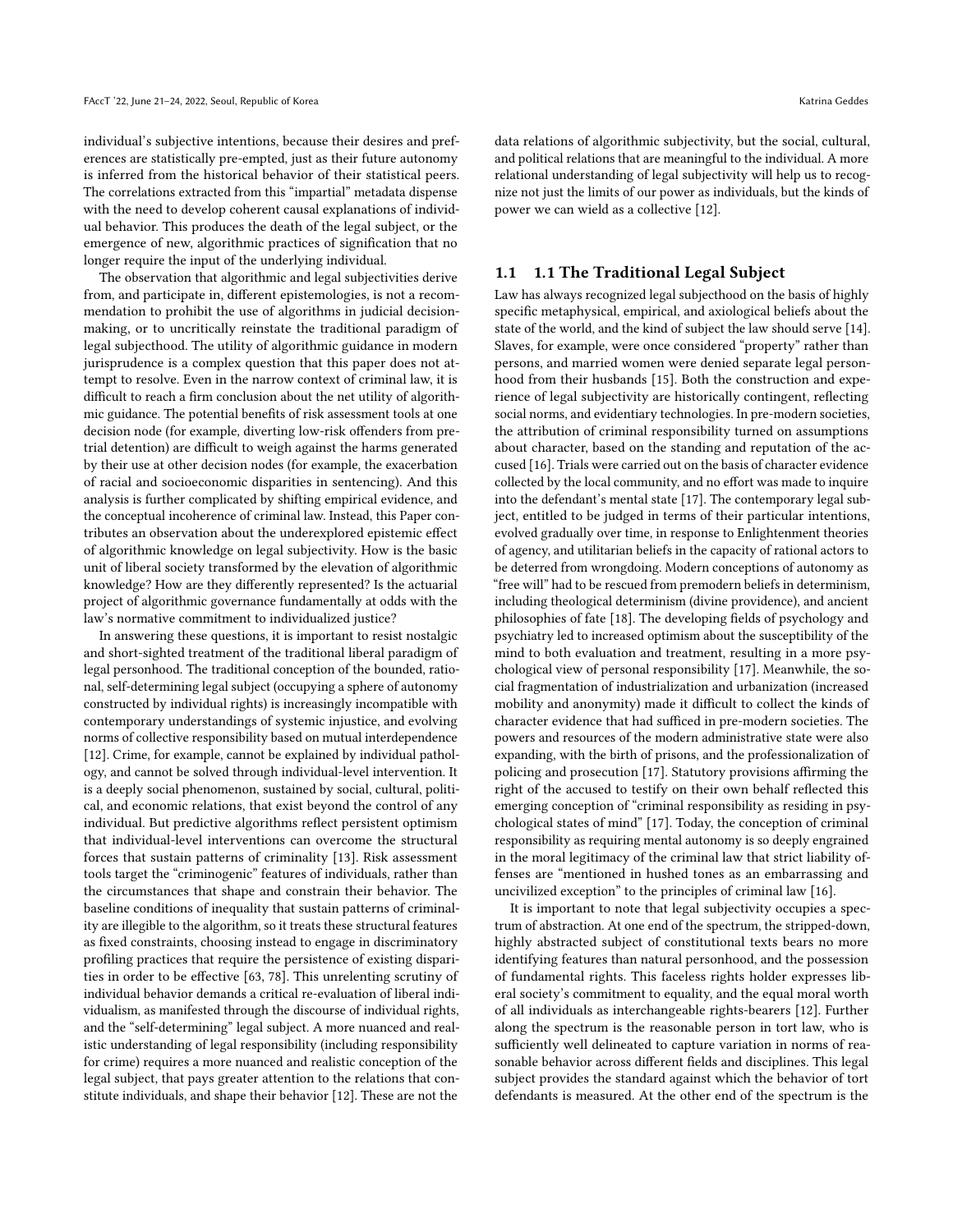criminal legal subject, whose mental and physical autonomy receive the most careful evaluation due to the severity of criminal sanctions. This legal subject expresses the law's commitment to the presumption of innocence, and the value of individual liberty. This Part will examine the traditional features of the contemporary criminal subject, given the growing use of predictive algorithms at almost every decision node in the criminal justice system [\[19\]](#page-9-12). The contemporary criminal subject is attributed with mental autonomy (the ability to form individual thoughts, intentions, and interpretations of the law); physical autonomy (the ability to act on one's intentions with causal efficacy); and future potentiality (in possession of an open, and undetermined future). Historically, the attribution of these traits has justified the imposition of severe legal sanctions [\[20\]](#page-9-13).

## 1.2 1.2 Mental Autonomy

At a very basic level, the provision of textual instructions for moral behavior assumes that individuals possess the mental autonomy required to interpret and apply the law to their particular circumstances. When a legal subject approaches the law, they do not "discover" the preexisting properties of a fully-formed object; rather, they construct that object to suit their specific needs and preferences [\[21\]](#page-9-14). For example, the need for coherence, or principled consistency, will often compel legal subjects to understand legal doctrines as part of a reasonable, consistent, and non-arbitrary scheme of human regulation. Jack Balkin calls this "rational reconstruction," or the attempt to find normative coherence within the law [\[21\]](#page-9-14). This process is inherently subjective because different legal subjects will form different views about the substantive rationality of the law, depending on their moral and political beliefs, their knowledge of the legal system, and the extent of their cognitive exertion on its normative consistency [\[21\]](#page-9-14). In this sense, the coherence of the law is constituted by individual processes of subjectification – the hermeneutic interaction between a legal subject and a legal text. Mental autonomy is thus embedded in legal subjecthood because legal interpretation is a deeply subjective, socially-situated process in which the legal subject both constructs, and is constructed by, the legal text [\[21\]](#page-9-14).

The importance of mental autonomy for the criminal legal subject also rests on fundamental conceptions of the minimum conditions for the attribution of blame. The mental state requirement of criminal liability (mens rea) is used to distinguish the blameworthy from the blameless, for example, the act of perjury from an innocent misstatement. And it reflects society's normative commitment to individual autonomy [\[22,](#page-9-15) [23\]](#page-9-16). Mental conditions that excuse criminal responsibility are tolerated for the same reason that civil transactions are invalidated upon proof of coercion or undue influence, which is that actions performed under those circumstances do not represent genuine choice [\[20\]](#page-9-13). Law is designed to enable individuals to exert control over their futures by giving effect to their informed and considered choices. A legal system that considers an individual's mental state maximizes the efficacy of those choices within the coercive framework of the law. Individuals are better able to predict whether and when the sanctions of the law will apply to them, because their individual choices will be a

determining factor in those outcomes. As a result, they can identify in advance the space left open to them, "free from the law's interference" [\[20\]](#page-9-13). In contrast, under a system of strict liability, individual exposure to interference could neither be predicted nor controlled; every blow, even if accidental or careless, could give rise to liability. Accordingly, a legal system that requires mental conditions of responsibility reflects a normative commitment to autonomy. Although this approach bears more risk (not interfering until harm has occurred), that risk is "the price we pay for general recognition that a man's fate should depend upon his choice" [\[24\]](#page-9-17).

## 1.3 1.3 Physical Autonomy

After the collapse of medieval society and its rigid class hierarchy, the economic opportunities of the marketplace enhanced the potentiality of individual choice. Social status was "decollectivized and relocated in the personal projects of free individuals undertaken within the protected space created for them by the law" [\[25\]](#page-9-18). The introduction of universal schooling also enhanced the efficacy of individual choice; educated individuals were regarded as more competent actors within society, prompting greater emphasis on agency, rather than fate. The individual was imbued with moral sovereignty, and new rights and responsibilities consistent with their newfound competencies. Individualism was viewed as a complement to the expansion of modern Western society [\[25\]](#page-9-18).

As part of this liberal project, Western legal systems emphasized the autonomy of the legal subject. Without autonomy to choose between different courses of action, an individual could not reasonably be held responsible for the consequences of those choices [\[26\]](#page-9-19). In the words of Lon Fuller, "[t]o embark on the enterprise of subjecting human conduct to the governance of rules involves of necessity a commitment to the view that man is, or can become, a responsible agent, capable of understanding and following rules, and answerable for his defaults" [\[27\]](#page-9-20). Only an autonomous individual could "respond through acts of volition to the requirements of normative order" [\[28\]](#page-9-21). Naturally, the range of autonomy available to an individual will always be constrained by the normative order; our choices are always constrained by the environment in which they are made [\[26\]](#page-9-19). But this does not alter the fact that some minimum amount of autonomy underwrites our assumptions about the reasonableness of imposing sanctions on the choices made by individuals [\[29\]](#page-9-22).

Law's normative commitment to individual autonomy partially explains judicial reluctance to adjudicate liability exclusively on the basis of statistical evidence [\[30\]](#page-9-23). Statistical evidence, because it is probative in aggregate, sacrifices interests in individual accuracy, and thereby undermines the efficacy of individual choice [\[31\]](#page-9-24). For example, if you purchase a ticket to a concert, but ninety-nine per cent of concert attendees do not purchase a ticket, and you are later prosecuted on the basis that, statistically speaking, you are unlikely to have purchased a ticket, the absence of any connection between your liability and your personal conduct strips the latter of causal efficacy. Your decision to buy a ticket has been rendered meaningless by the prioritization of statistical evidence, because you are being punished for the actions of others, over whom you exert no control. This loss of causal efficacy diminishes your individual autonomy [\[32,](#page-9-25) [33\]](#page-9-26). And individuals have little incentive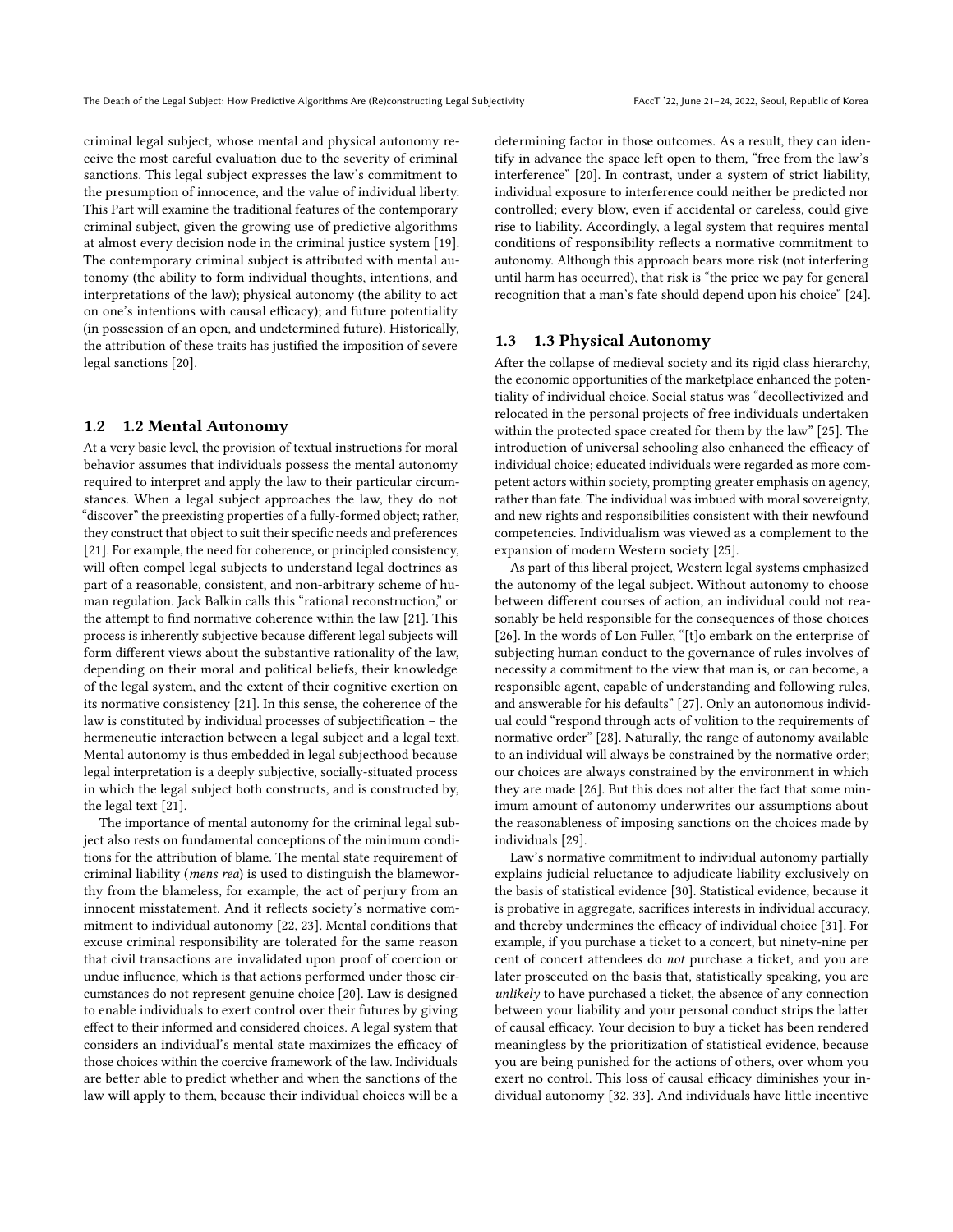to obey the law if they will be punished for the lawlessness of their statistical peers [\[34\]](#page-9-27). The promotion of law-abiding behavior, then, is an instrumental reason to adjudicate liability on the basis of individualized rather than statistical evidence [\[31,](#page-9-24) [35\]](#page-9-28). The incentive-corrupting effect of reliance on statistical evidence does not occur with individual evidence, even if it is probabilistically equivalent [\[35\]](#page-9-28). For example, consider a pedestrian who has been injured by a ride-sharing vehicle, where there is eyewitness testimony (shown to be 80% reliable) that the vehicle was an Uber. If, instead, there is no eyewitness testimony, but we have statistical evidence that 80% of the ride-sharing vehicles operating in the area are Ubers, is that a sufficient basis on which to ground liability? Although both forms of evidence are probabilistically equivalent, the individual (eyewitness) evidence will be viewed as a more legitimate basis for liability than the statistical (market share) evidence [\[35\]](#page-9-28). If this were not the case, other ride-sharing operators (like Lyft) would have little incentive to improve their individual safety records, because Uber would act as their insurer. Thus, judicial reluctance to rely exclusively on statistical evidence, except in a handful of contexts [\[36\]](#page-9-29), is partially explained by the desire to preserve the value of individual autonomy through the preservation of incentives for law-abiding behavior.

## 1.4 1.4 Future Potentiality

By providing textual instructions for moral behavior, systems of law have implicitly attributed to legal subjects the mental and physical autonomy required to interpret and apply the law to their individual circumstances. A necessary precondition for the exercise of this autonomy is the openness and indeterminacy of the future [\[37\]](#page-9-30). Without the possibility of influencing an undetermined future, individuals would struggle to exercise meaningful choice in the present; the very concept of choice (between action a and action b) would be farcical because the events of the future would be impervious to individual action [\[38\]](#page-9-31). As a result, the legal subject would struggle to apply the law with a view to influencing future outcomes [\[39\]](#page-9-32).

## 1.5 1.5 The Criminalization of Status

In times of relative peace and stability, states may feel comfortable committing to a system of proof of individualized responsibility. But during periods of insecurity, when the costs of determining individual capacity-based responsibility seem intolerably high, and there is optimism about the ability of technology to control risk, perceptions of criminality as located in "stable" individual pathology can increase in popularity [\[17\]](#page-9-10). The first parole prediction tool, developed in 1927, included the nationality or race of the father as one of twenty-one factors "predictive" of parole violation [\[40\]](#page-9-33). In the 1970s and 1980s, the practice of selective incapacitation used predictions of recidivism to identify and incarcerate the small subset of the population that was believed to be responsible for the majority of crimes (so-called "career criminals") [\[19\]](#page-9-12). Today, the construction of the criminal legal subject again reflects prevailing social anxieties, and scientific theories [\[17\]](#page-9-10). The mythology of Big Data reassures an anxious public that criminal sanctions can be effectively and efficiently distributed using risk assessment tools. As a result, criminal legal subjectivity is increasingly algorithmically

constructed. Predictive algorithms paint the criminal subject as "knowable" and "predictable" through statistical correlation, thereby dispensing with the need to consult the underlying individual, and ushering in a new generation of status criminalization [\[17\]](#page-9-10).

## 2 2 THE ALGORITHMIC SUBJECT

The algorithmic subject is a "probabilistically determined behavioral profile" constructed from correlations identified in population-level data [\[41\]](#page-9-2). The descriptive term algorithmic refers to the high-speed, computational processes that collect and compare physical, transactional, and behavioral data from the digital surveillance technologies of networked information architectures [\[41\]](#page-9-2). The algorithmic subject is descended from the statistical subject of the eighteenth and nineteenth centuries, when developments in statistical modeling produced new tools for measuring and managing populations. Through the universalization of birth certificates, Social Security numbers, and other types of persistent formatting, individuals became fastened to, and made legible by, predefined categories of data [\[42\]](#page-9-34). As markets and states developed an affinity for processes that rendered individuals measurable, traceable, and manipulable, the statistical subject became the target of actuarial interventions [\[43,](#page-9-35) [44\]](#page-9-36). After the Civil War, many American families purchased life insurance as a means of preserving social status: keeping widows out of the workforce, or avoiding the embarrassment of a pauper's burial [\[45\]](#page-9-37). At the turn of the twentieth century, life insurers began to standardize their methods of risk classification. They retained medical examiners to identify the healthy, and reject the sick, in order to maintain low premiums, attract more customers, and expand capital reserves for investment [\[45\]](#page-9-37). This created tension between medical examiners, who tended to reject applicants, and insurance agents, who tended to accept applicants. To overcome this tension, New York Life introduced "sub-standard" life insurance policies: applicants who would ordinarily be rejected from insurance were instead approved at higher premiums. Actuaries were encouraged to classify rather than to aggregate; to "personalize" risk ratings, and construct risk classes [\[45\]](#page-9-37). Risk classification was further standardized by the adoption of numerical methods. An individual's "build" (height to weight ratio) provided the base value, which would then be adjusted upwards or downwards by insurance clerks depending on the "impact" of isolated factors (for example, add five points for height, or subtract five points for family history) [\[45\]](#page-9-37). Numerical methods offered a cheap and efficient means of "predicting" relative mortality; insurance clerks could use mortality tables to "calculate" risk ratings from paper applications, rather than consulting medical professionals. Meanwhile, similar developments were taking place in the consumer reporting industry, as credit bureaus began to develop more sophisticated tools for evaluating creditworthiness. Actuarial risk models replaced character interviews as credit scoring became the primary means of distributing financial credit [\[44\]](#page-9-36). Fair, Isaac & Company promoted the concept of "statistical objectivity" to shield their credit scorecards from anti-discrimination regulation [\[44\]](#page-9-36).

Caley Horan describes the second half of the twentieth century as America's "actuarial age," in which the ideology of actuarial science normalized the risk classification of credit applicants, and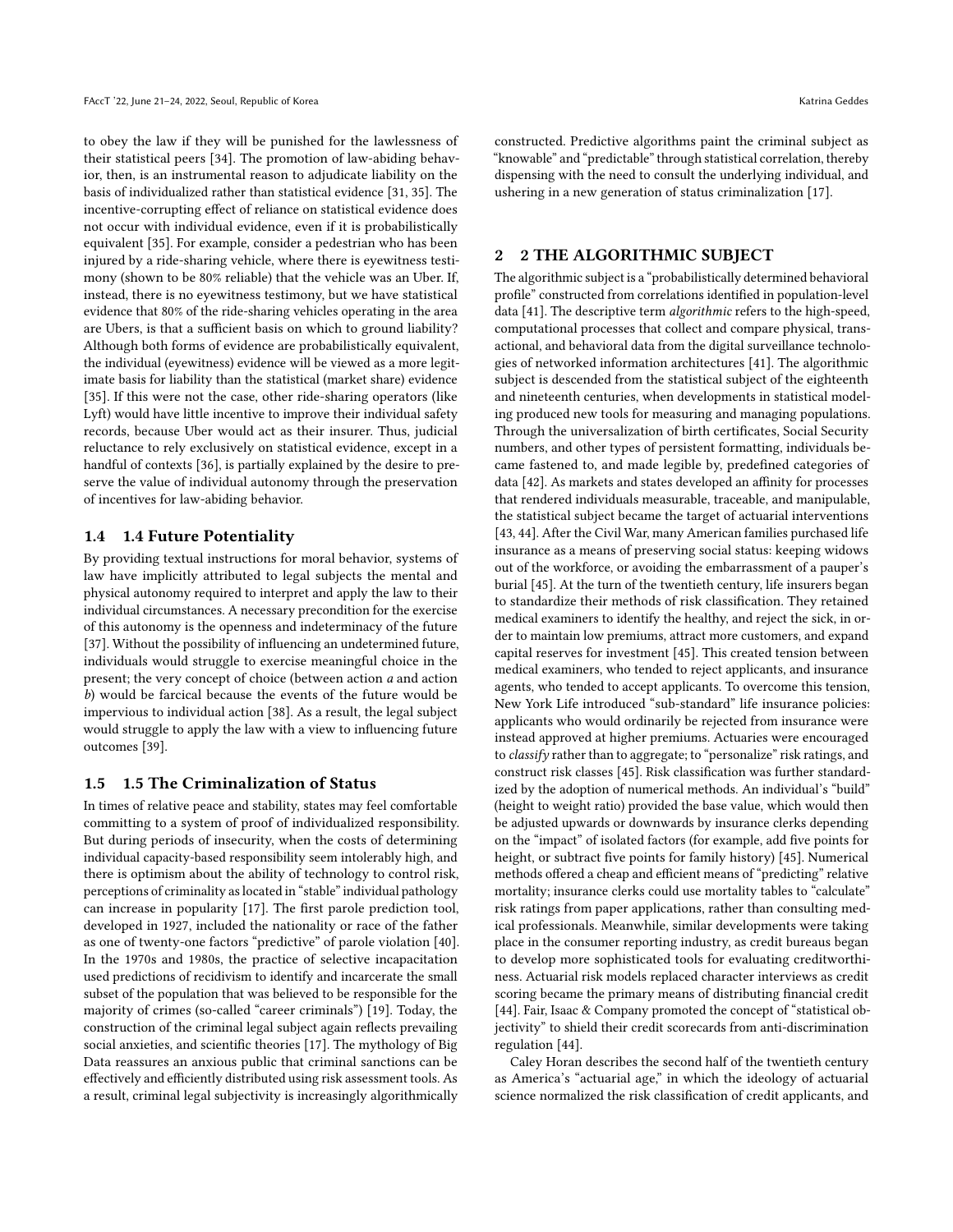insurance holders [\[46\]](#page-9-38). Insurers framed economic security as an individual responsibility rather than a right of citizenship, justifying a reduced role for the state, and securing the indispensability of their own services. Promotional materials for private insurance enlisted citizens to "defend" distinctly American values of individualism and free enterprise against the normative threat of communism [\[46\]](#page-9-38). Older, more inclusive forms of social security founded on solidarity, interdependence, and mutual aid, were replaced by the segregationist logic of actuarialism, which emphasized differences, rather than mutuality, as a means of refining risk pools, and "shielding" individuals from the costs of Others. In this way, the anti-redistributive normative foundation of private insurance ("actuarial fairness," or the principle that each person should only pay for their own risk) was preserved through anti-communist Cold War rhetoric [\[46\]](#page-9-38).

Today, the ideology of neoliberal self-governance is amplified by informational capitalism, and its unrelenting scrutiny of individual behavior as the sole determinant of socioeconomic status. By conditioning access to economic resources on the strength of algorithmic profiles, neoliberal markets encourage consumers to embrace algorithmic subjectivity as a legitimate mode of individuation [\[47\]](#page-9-39). Individuals assemble themselves as responsible algorithmic subjects, wearing fitness trackers and refreshing credit scores, constantly engaged in "self-surveillant algorithmic adjustment" before a vast, unblinking audience of data brokers [\[48\]](#page-9-40). Biometric information is sold as self-awareness, even as it decontextualizes data from lived experience in order to generate numeric homogeneity for quantitative data processing [\[48\]](#page-9-40). Debtors perform specific data-generating behaviors in order to appear "creditworthy," and thereby secure their imprisonment within the subjectivizing apparatuses of surveillance capitalism [\[49\]](#page-9-41). When individuals perform the classifications required for algorithmic measurement (rather than the behaviors that are meaningful for their own existence), they internalize the disciplining effects of datafication [\[49\]](#page-9-41). And so the actuarial subject of the twentieth century is reborn as the algorithmic subject of the twenty-first. Like its actuarial ancestors, the algorithmic subject is not designed to faithfully represent the underlying individual, but to facilitate the construction, management of, and trade in statistical populations, as a form of biopower [\[41\]](#page-9-2).

The epistemic authority of the algorithmic subject is propagated by three legitimating narratives. The first is the construct of personal data as a "raw" resource, freely available for extraction, refinement, and "productive appropriation" by data capitalists [\[41\]](#page-9-2). This romantic narrative of "data prospecting" legitimates intrusive forms of surveillance as the "discovery" of natural resources, and normalizes efforts to manipulate user engagement in order to maximize opportunities for data extraction [\[50\]](#page-9-42). The framing of personal data as "raw" also obscures the normative choices that influence what kind of information is collected as data, and how it is measured, labeled, classified, and stored [\[41\]](#page-9-2). The second narrative frames the behavioral patterns, predictions, and forecasts derived from personal data as "new forms of datafied and depoliticized truth," previously invisible to the human eye [\[41\]](#page-9-2). This narrative legitimates the exclusion of the individual from the production of knowledge about themselves on the basis that "unmediated" behavioral data (not self-reported or otherwise subject to conscious manipulation by data subjects) offers unrivaled predictive accuracy [\[41\]](#page-9-2). Platforms are framed as "impartial" aggregators of unconscious traces

of human behavior, or metadata [\[51\]](#page-9-43). This narrative of Big Data "objectivity" shields data extraction from regulatory scrutiny, on the basis that data capitalists are simply harvesting "depoliticized truth" [\[41\]](#page-9-2). The third narrative claims "personalized" knowledge about individual subjects, despite the fact that the exclusion of the individual from the knowledge production process forms the very basis of Big Data's claim to objectivity [\[52\]](#page-9-44). The algorithm's statistical "knowledge" is generated automatically, without any underlying theory, and with minimal human intervention, in the same way that Google translates sentences into Chinese with no underlying linguistic knowledge, just large datasets [\[52,](#page-9-44) [53\]](#page-9-45). The identification of correlations in categorical preference data (what individuals like, search, purchase, and share, relative to others) allows the algorithm to address not the you, but a you, that is refracted through multiple layers of relational data [\[47\]](#page-9-39). Big Data thereby "avoid[s] all forms of subjectivity," even as it claims to possess "personalized" knowledge about the very individual it ignores, and to whom it is entirely indifferent [\[47\]](#page-9-39). Bernard Stiegler describes this as "absolute non-knowledge" in the form of reticulated, and mimetic correlationist mythology [\[54\]](#page-9-46). Living knowledge, or noetic consciousness ("dreaming, wanting, reflecting, and deciding") is replaced by a closed loop of self-referential digital traces that construct a "personalized" simulation of consumerist drives, functionalized for the data economy [\[53\]](#page-9-45).

## 3 3 THE DEATH OF THE LEGAL SUBJECT

The "death" of the legal subject refers to the emergence of new, algorithmic practices of signification that no longer require input from the underlying individual. Knowledge about the legal subject is increasingly algorithmically produced, in a way that discounts, and effectively displaces, qualitative knowledge about the underlying individual's subjective intentions, and motivations. Whereas legal subjectivity derives credibility from its close approximation of the underlying individual (through careful evaluation of their mental and physical autonomy), algorithmic subjectivity derives epistemic authority from population-level insights. The relational $it\gamma$  of data, rather than its uniqueness, is what drives its economic value [\[55\]](#page-9-47). Predictive profiling apprehends data subjects as patterns of behavior, rather than unique individuals, so that the marginal cost of losing one person's data is relatively low [\[55\]](#page-9-47). In contrast, individualized knowledge about a particular person is necessary for judicial determination of their legal rights and interests. Evidence of subjective intent, for example, will inform an evaluation of mental autonomy, and the attribution of individual responsibility.

#### 3.1 3.1 Mental Autonomy

Mental autonomy is not required for algorithmic subjectivity, and is, in fact, discouraged. Automated systems, approaching the speed of light, outstrip our sluggish capacities for individuation by preempting our desires and instincts with "personalized" recommendations for behavior [\[53,](#page-9-45) [54\]](#page-9-46). The algorithmic subject is not required to formulate, or express, individual desires or preferences because they are statistically pre-empted [\[52\]](#page-9-44). So the reasons why a criminal defendant may have behaved in a particular manner, and conversely,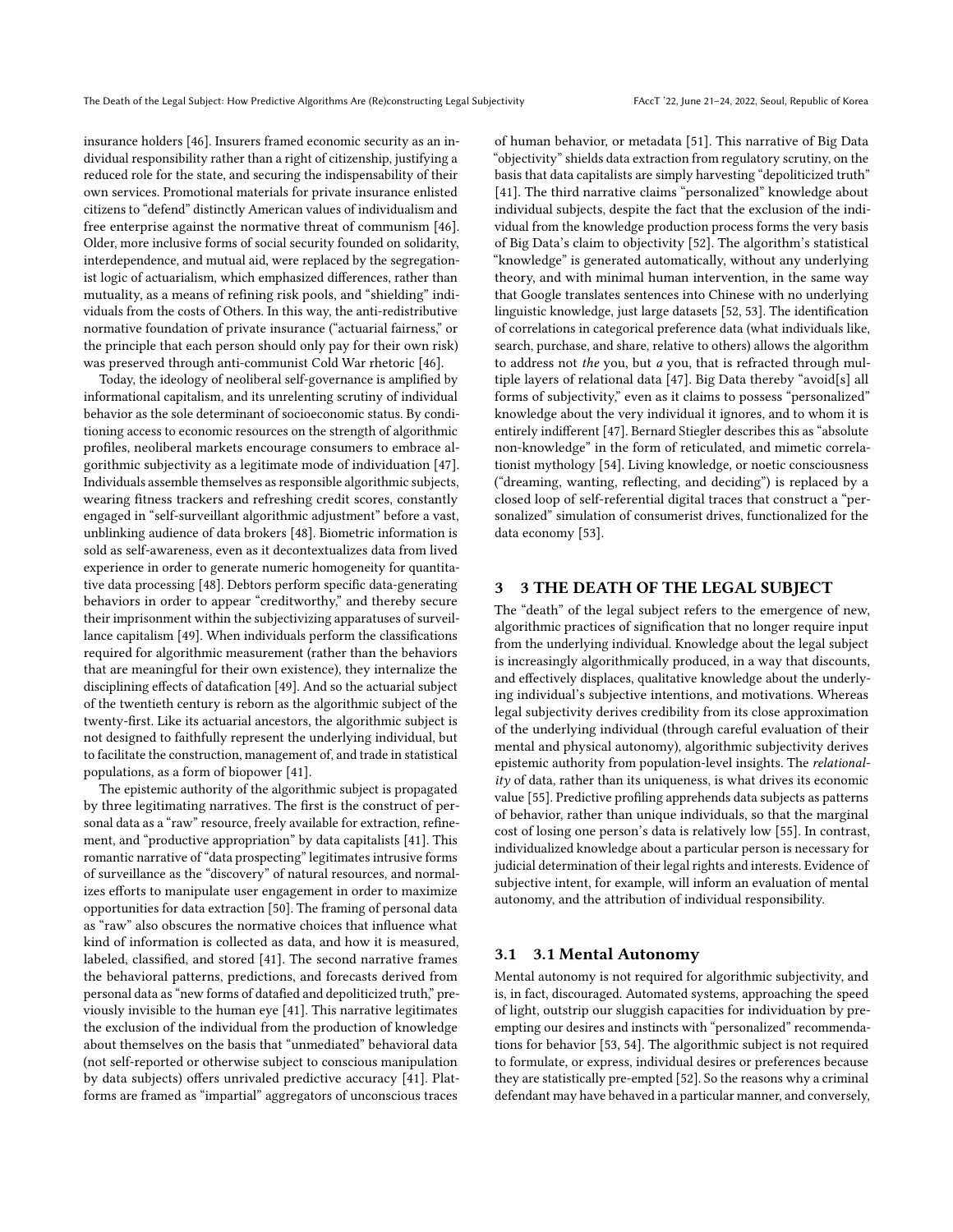the reasons why they might refrain from such behavior in the future, become less important than the statistical features they share with historical recidivists.

#### 3.2 3.2 Physical Autonomy

A judge who chooses to sentence a criminal defendant for  $x$  years (the minimum sentence), or  $x + n$  years (to incapacitate them from committing future crime) might take into consideration an algorithmic prediction that this particular defendant is a "high-risk" recidivist, and that will affect the defendant's autonomy in several ways. The act of prediction itself is autonomy-eroding because the behavior being predicted is subject to individual control, and the prediction materially affects the conditions of possibility for the exercise of that control [\[56\]](#page-9-48). Preventive incarceration based on expected future criminality (incapacitation) denies the defendant the opportunity to disprove the prediction through their autonomous behavior. And this outcome is exacerbated by the criminogenic effects of incarceration: individuals who are incarcerated for longer periods of time have greater difficulty re-integrating, and are more likely to recidivate [\[57,](#page-9-49) [58\]](#page-9-50).

Incapacitation, as an approach to sentencing, also reveals the conceptual incoherence of the criminal law. Criminal law's primary justification for the imposition of severe legal sanctions (retribution for moral blameworthiness) has always sat uneasily with its desire to prevent the commission of future crime (deterrence). The same philosophical foundation that justifies severe deprivations of liberty, and informs almost every aspect of judicial due process (the presumption of innocence, the burden of proof, the right to trial), struggles to coexist with a system of preventive incarceration based on predictions of future behavior [\[59\]](#page-9-51). Incarceration for uncommitted crimes is normatively inconsistent with the contingency of punishment on proof of autonomous conduct [\[59\]](#page-9-51). If incapacitation of dangerous individuals was the sole objective of criminal law, there would be little reason to wait until a crime had been committed before imposing criminal sanctions; screening a population for factors predictive of crime would represent a more efficient use of resources [\[59\]](#page-9-51). The orthogonal tasks of assigning blame for past crime, and assessing risk for future crime, are difficult to integrate in a coherent system of punishment [\[60\]](#page-9-52).

If incapacitation itself is autonomy-eroding, how do predictive algorithms alter that effect, if at all? Judicial reliance on predictive algorithms exacerbates the autonomy-eroding effects of incapacitation, in at least three ways. First, the reliance on statistical evidence treats the defendant as if their future conduct could reliably be inferred from the frequency of misconduct around them, or the dead hand of their own past – as if they were "determined rather than free" [\[61\]](#page-9-53). This ignores the defendant's capacity to diverge both from their past, and from their statistical peers [\[61\]](#page-9-53). Although predicting the future and determining the past represent distinct cognitive tasks, the same moral objection to the erosion of autonomy motivates judicial reluctance to adjudicate individual liability exclusively on the basis of group statistics. Such adjudication is inconsistent with the law's "commitment to treat the defendant as an autonomous individual" – as the author of their own destiny, rather than the object of statistical relations [\[24\]](#page-9-17). Because behavioral patterns at the population level may have no bearing on an

individual's propensity towards recidivism, statistical inferences effectively punish the individual for the historical behavior of third parties.

Secondly, an algorithmic score cannot be controlled or altered by the individual it claims to represent because its correlationist design depends on the behavioral data of third parties [\[62\]](#page-10-3). Nor will the individual have a say in the statistical populations used to represent them, as the algorithm may choose variables that are fundamentally (e.g. race) or ethically (e.g. religion) unchangeable [\[61,](#page-9-53) [63\]](#page-10-1). As a result, the individual is punished for membership of a statistical group, where membership is neither voluntary nor causative of the outcome being predicted. It is not the case, for example, that being Black is "causative" of crime in the sense that its actuarial use implies, yet Equivant's risk assessment tool overpredicts recidivism for Black defendants at nearly twice the rate of Whites [\[64\]](#page-10-4). This outcome punishes the individual for society's history of racial discrimination. This is not to say that restricting the choice of predictive variables to those with a "plausible" causal connection to the predicted outcome would preserve the autonomy of the decision subject [\[65-](#page-10-5)[67\]](#page-10-6). Rather, the autonomy-eroding effect of prediction is exacerbated by the use of variables that unfairly stigmatize particular groups through their attribution of causation [\[68\]](#page-10-7).

Thirdly, a defendant may be unable to meaningfully counter an algorithmic prediction with qualitative information about their personal circumstances and intentions, due to the prejudicial effect of automation bias. Unlike standalone statistical evidence, algorithmic predictions carry the imprimatur of "datafied and depoliticized truth" [\[41\]](#page-9-2). Despite their undetermined accuracy at the individual level [\[69\]](#page-10-8), algorithmic predictions are marketed as "personalized" assessments of an individual's propensity toward a specific behavioral outcome. The aggregation of vast amounts of data relating to an individual lends the algorithmic prediction greater epistemic authority than a standalone statistic. The disembodied "omniscience" of data surveillance amplifies the prejudicial effect of the algorithmic prediction, or the probability that it will be assigned greater weight than any qualitative evidence produced by the individual subject.

There is substantial empirical evidence that human decisionmakers tend to accept, rather than challenge, quantitative assessments, and to assign greater weight, amongst a set of variables, to the variable that has been quantified [\[70](#page-10-9)[-72\]](#page-10-10). This bias is especially likely when the algorithm's recommendation is expressed in unnuanced terms, and its calculations are opaque [\[73\]](#page-10-11). This means that the risk of future crime, because it has been quantified, may receive greater weight in a sentencing decision, resulting in the prioritization of deterrence over retribution [\[74\]](#page-10-12). An empirical study of the impact of risk assessment tools on judicial decision-making found that the introduction of algorithmic predictions reversed the effect of poverty from a mitigating factor that reduced the probability of incarceration, to a risk factor that increased the probability of incarceration, thereby exacerbating socioeconomic disparities in sentencing [\[75\]](#page-10-13). The same risk assessment information reduced the likelihood of incarceration for relatively affluent defendants, but increased the likelihood for relatively poor defendants (61.2% vs. 44.4%), after controlling for a judge's sex, race, politics, and jurisdiction [\[75\]](#page-10-13).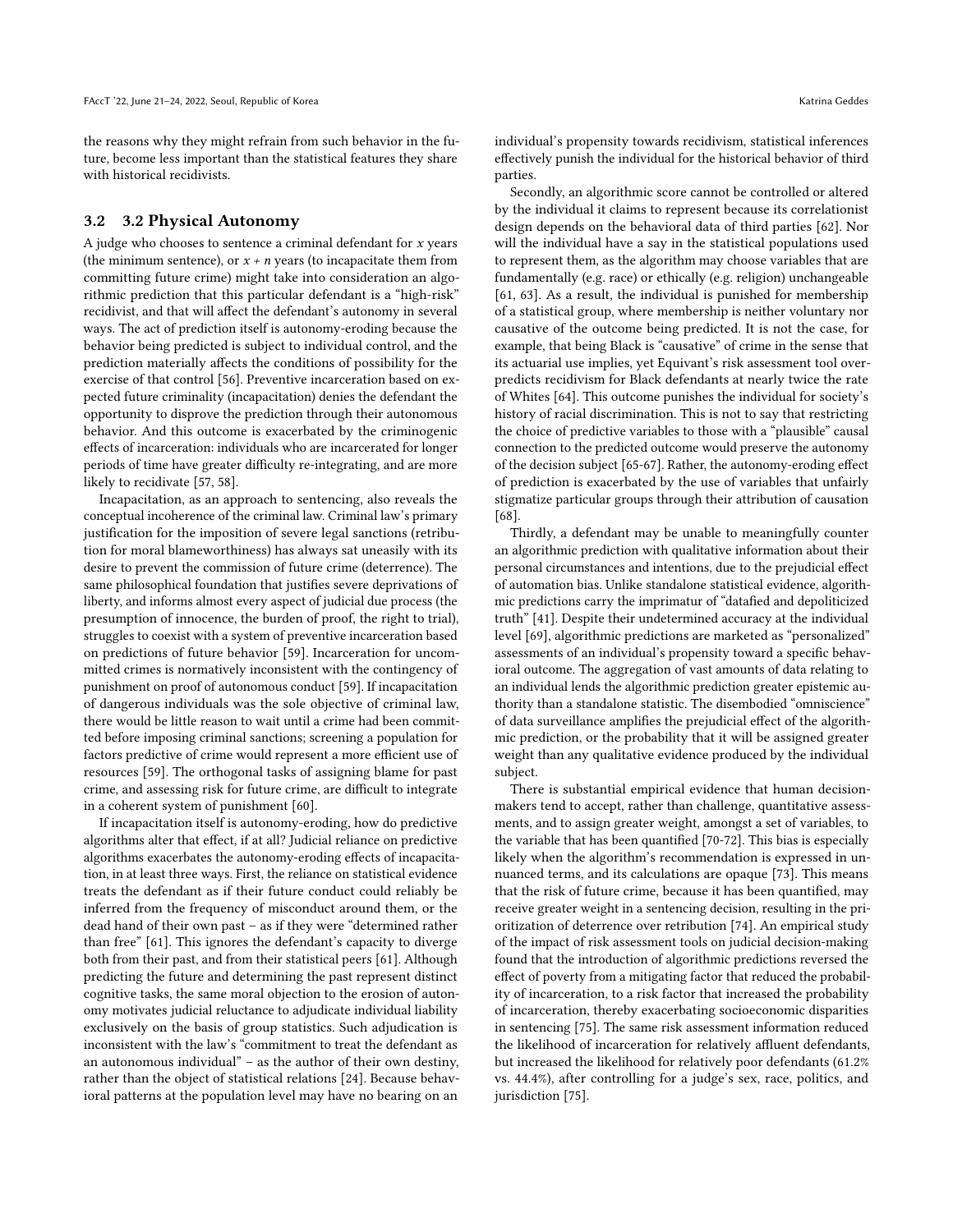The Death of the Legal Subject: How Predictive Algorithms Are (Re)constructing Legal Subjectivity FAccT '22, June 21-24, 2022, Seoul, Republic of Korea

## 3.3 3.3 Future Potentiality

A predictive algorithm does not perceive the future as undetermined; it views the future as entirely knowable, and predictable, through the lens of historical data. In this way, the algorithm constructs a specific temporal relation between past, present, and future, in which historical patterns recur throughout, thereby lending the algorithm its preemptive power [\[76\]](#page-10-14). The algorithm's focus on individual behavior as the sole determinant of the outcome being predicted also obscures the constraining conditions of circumstance. What the algorithm perceives as "innate" or inherently individual differences in behavioral propensity are actually the product of categorically differential access to housing, nutrition, education, and employment [\[77\]](#page-10-15). Because these structural features of the sociopolitical world are illegible to the algorithm, it treats these features as fixed constraints [\[78\]](#page-10-2). It faithfully reproduces what it considers to be "unchangeable" boundary conditions, rather than re-imagining what those conditions could be. Investments in education, housing, and healthcare, for example, would alter baseline conditions of inequality, and thus the "propensity" of individuals within certain groups toward specific behavioral outcomes. But the algorithm can only conceive of social possibilities in line with its technical capabilities, so it ignores such investments as targets of intervention, in favor of discriminatory profiling practices that require the persistence of existing disparities in order to be effective [\[79,](#page-10-16) [80\]](#page-10-17). In this way, the algorithm's "internalist, technologically determinist theory of social change" constrains the potentiality of the individuals whose behavior it claims to understand [\[78\]](#page-10-2). Consider, for example, the algorithm used to predict the grades of British high school students during the coronavirus pandemic. A high-performing student at an historically low-performing school could not receive a higher grade than had previously been achieved at their school, regardless of their individual performance [\[81\]](#page-10-18). Through its reproduction of historical boundary conditions, the algorithm restricted each student's future potentiality. When decision-makers uncritically accept the "likely future outcomes" predicted by algorithmic models, they narrow their decisional aperture to the permutations of the past, and thereby foreclose the future potentiality of the individual subject.

There are usually three rejoinders to the claim that predictive models foreclose future potentiality. The first is that it is the decisions themselves, rather than the algorithmic predictions, that foreclose future potentiality. It is certainly true that the decision to do " $x$ " inherently forecloses the potentiality of " $not-x$ " (to the extent that these options are mutually exclusive) but this foreclosure of outcome is different from the narrowing of decisional aperture that occurs with algorithmic predictions. For example, if you have three job applicants, A, B, and C, and you can only choose one, the decision to hire only one employee necessarily forecloses the possibility of hiring all three. But if in the process of deciding which applicant to hire, you rely on an algorithmic prediction of which employee is likely to perform the best, and the algorithm has been trained on historical data about the performance of employees like A and B, but it has no data on employees like C, then the algorithm will never recommend C, and that will narrow your own decisional aperture from A, B, and C, to just A and B. That narrowing of aperture will foreclose the unseen potential of applicant C in ways

that the decision itself (to hire only one applicant) does not. In this sense, algorithmic predictions foreclose future potentiality in ways that future-oriented decision-making itself does not.

Another common rejoinder is that even if predictive algorithms lack imagination, humans do not, and they are the ultimate decisionmakers. But this response ignores the influence of automation bias, or the tendency of human decision-makers to accept, rather than challenge, quantitative assessments [\[70\]](#page-10-9). An overburdened decisionmaker, searching for ways to make efficient decisions under significant time pressure, may rely uncritically on an algorithmic prediction, treating it as a "fixed" attribute of the decision subject, without considering the ways in which they might disprove the prediction, or disrupt the social conditions underwriting it [\[56\]](#page-9-48). Repeated use of a predictive system encourages users to act as if the prediction were true, so that cases in which the prediction is proven wrong (for example, a "high-risk" recidivist never reoffends) are treated as sources of model error, rather than outcomes that should be encouraged [\[56\]](#page-9-48). Reliance on predictive tools creates a perverse incentive to support the "correctness" of the algorithm's prediction (and the "rightness" of the decision made upon it) when, in reality, we would prefer for the prediction to be wrong [\[82\]](#page-10-19). Human oversight often fails to perform the desired protective functions [\[83\]](#page-10-20).

A third common rejoinder is that in some circumstances, the imaginative range of a human decision-maker may be just as narrow as that of a predictive algorithm. It is certainly true that all humans are limited by their own experiences. A community organizer, for example, living in an historically Black neighborhood, disproportionately affected by mass incarceration, might be able to imagine a future in which this neighborhood becomes a bustling metropolis, with investments in education, housing, and employment. A White judge, living in an affluent zip code thousands of miles away, might not. And their degrees of imaginative separation would likely influence their perception of the probability of recidivism within this community. But it is "never a reason for adding to injustice that we are already guilty of some" [\[24\]](#page-9-17). Not every human decision-maker will cabin an individual's future potentiality within the limits of their own experience in the way that an algorithm is structurally bound by the historical data on which it was trained. And so human decision-making (as flawed and inadequate as it may be) is at least capable of accommodating ruptures with the past in a way that algorithms are technically unable.

As future potentiality is algorithmically foreclosed to particular social groups, pattern-based discrimination produces a "seemingly permanent economic underclass," bound on all sides by historical data, and the self-reinforcing loop of predictive profiling [\[41\]](#page-9-2). Equivant's risk assessment tool, for example, over-predicts recidivism for Black defendants, and under-predicts recidivism for White defendants [\[84\]](#page-10-21). Over time, the extended incarceration of a particular social group generates disproportionality between their share of the offending population, and their share of the carceral population [\[85\]](#page-10-22). As their share of the carceral population is erroneously assumed to reflect their share of the offending population, more institutional resources are directed toward that group, increasing this disproportionality [\[85\]](#page-10-22). This is consistent with Stevenson and Doleac's finding that risk assessment use can increase racial disparities in sentencing [\[86\]](#page-10-23). Stevenson and Doleac observed the sentencing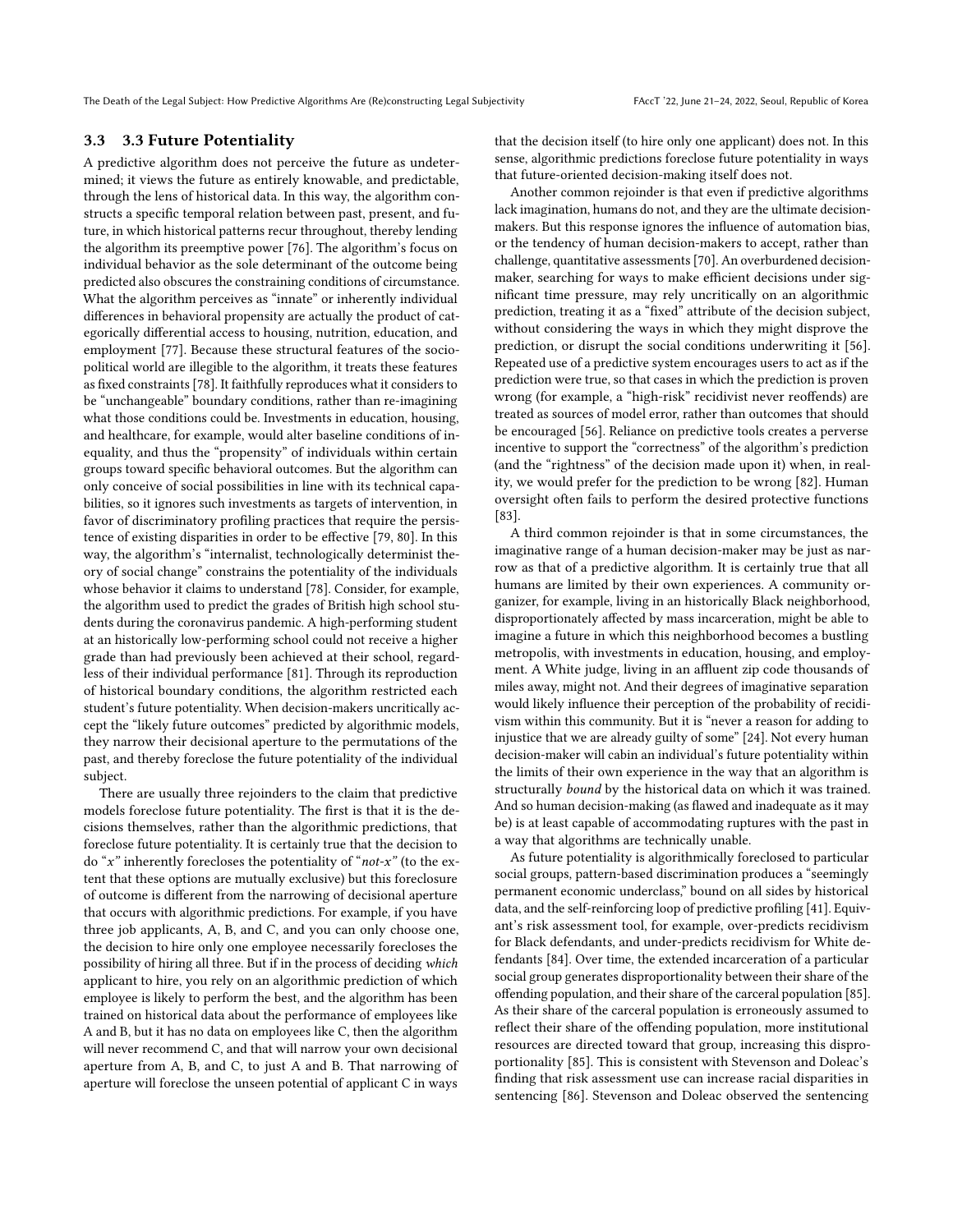practices of judges who were most responsive to risk assessment, and found that the probability of incarceration for Black defendants increased by 4 percentage points relative to Whites, and the length of the sentence increased by approximately 17 per cent. Judges were more likely to deviate downward for White defendants with high risk scores, than for Black defendants [\[86\]](#page-10-23).

Judicial reliance on predictive algorithms has the potential to sustain the actuarial imprisonment of marginalized communities through "data determinism" [\[87\]](#page-10-24). Through its unequal distribution of future potentiality, the algorithm splits the future into two racially distinct times: a White time that is "futurally open" (indeterminate), and a non-White time that is "futurally closed" (predetermined) [\[76\]](#page-10-14). Charles Mills describes this as the "racialization of time," or the transfer of time from one set of lives to another [\[88\]](#page-10-25). The algorithmic administration of populations, or "stochastic governance,"[7] secures the (data) freedom of a minority of elites, while categorizing and disciplining the remaining "risky" majority, whose performance of everyday activities (as consumer, passenger, debtor, patient, guest) is subject to constant, quantitative evaluation [\[51\]](#page-9-43). This is how the apparatuses of algorithmic governmentality exert power, not in the present, but in the future, by controlling what we are "likely" to become, and thus who we are allowed to be [\[52\]](#page-9-44).

## 3.4 3.4 The Epistemological Inferiority of the Algorithmic Subject

The commensuration of individuals along a statistical distribution erases important qualitative differences between them [\[89,](#page-10-26) [90\]](#page-10-27). These qualitative differences often correspond to aspects of an individual's character, history, and circumstances that resist datafication, and are therefore illegible to quantified systems, which overlook the ways in which they affect the outcome being predicted. Although almost any human experience or characteristic can be "quantified" in some form, many are physically or ethically difficult to observe or record, so that there is limited data from which to construct a sufficiently complex model. Instead, sites of individual "difference" are statistically constructed using labels, categories, and classifications that are meaningful to the model, but may not be meaningful to individuals. Consider, for example, an algorithmic prediction of parenting quality. The algorithm's assessment will incorporate various institutional data points – an eviction notice, a poor credit score, a brush with law enforcement – but it will miss all the other ways in which a parent cares for their child, for which no quantitative data exists [\[91\]](#page-10-28). This creates a lopsided situation in which negative institutional data is accorded greater epistemic weight than the unrecorded experience of parenting [\[92\]](#page-10-29). The algorithm creates its own metrics of parenting, based on what is accessible to measurement, and thereby invisibilizes the lived experience it claims to represent.

#### 3.5 3.5 The Redistribution of Expressive Power

The datafication associated with algorithmic subjectivity implicates not only the legibility of the legal subject, but the distribution of power between citizen and state. Criminal defendants already suffer from significant expressive disempowerment. Algorithmic predictions exacerbate this asymmetry by excluding the legal subject

from the production of knowledge about themselves. Although defendants have multiple opportunities to speak (the right to testify, the right to allocute, and the right to represent themselves), these expressive rights are rarely used [\[93\]](#page-10-30). Ninety-five per cent of defendants never go to trial, and of those who do, very few testify. The prevalence of plea bargains erodes the defendant's constitutional rights, and ritualized plea colloquies ("Do you understand the rights you are giving up?" "Yes") legitimate coerced speech [\[93\]](#page-10-30). The result is that defendant speech is ordinarily routed through legal counsel, who will convey the defendant's story in terms that are legible to the law [\[94\]](#page-10-31). And like any discourse of power, the limited discursive space constituted by legal scripts will constrain the range of subjectivity it can accommodate [\[95\]](#page-10-32).

Given the infrequency of criminal trials, the right of allocution at sentencing represents a rare opportunity for a defendant to share their story in their own words [\[96\]](#page-10-33). Despite the changes that have occurred in criminal law since allocution was introduced over three hundred years ago (including the right to counsel, and the right to testify), courts have recognized that "[t]he most persuasive counsel may not be able to speak for a defendant as the defendant might ... speak for himself" [\[97\]](#page-10-34). Accordingly, many state and federal statutes explicitly provide for a right of allocution at sentencing [\[96\]](#page-10-33). Allocution is often framed as an opportunity for the defendant to share information that will reduce the severity of the sentence imposed, but it also bears significant non-instrumental value beyond sentence mitigation [\[96\]](#page-10-33). The opportunity to speak can have cognitive, dignitary, and participatory benefits for defendants who feel that they have had an opportunity to shape their legal destiny with their own words [\[93\]](#page-10-30). Individuals who participate expressively in their own cases may be more likely to accept the final outcome as a result [\[98\]](#page-10-35).

Allocution may offer systemic benefits as well. When criminal defendants are silenced, and excluded from criminal justice discourse, the institution suffers the loss of their perspective [\[93\]](#page-10-30). Defendant silence maintains the ignorance of institutional actors "who never hear the full story about the individuals" they punish, nor the deficiencies of the system they serve [\[93\]](#page-10-30). As a result, judges and prosecutors never understand the "social circumstances that breed crime and violence from the perspectives of those who must survive under them" [\[93\]](#page-10-30). Where complex and contextualized narratives could illuminate the structural forces that shape individual behavior, public discourse on crime is instead sated with easy stereotypes [\[99\]](#page-10-36). This information deficit helps to sustain a democratically illegitimate institution that is shielded from, and unresponsive to, the voices of its subjects [\[93\]](#page-10-30).

Judicial reliance on predictive algorithms throughout the criminal justice system must be understood as part of this systemic suppression of defendant speech. As judges turn to algorithms for "objective" predictions of individual behavior, the stories of defendants are further lost. Knowledge produced by the legal subject (about their intentions, motivations, and circumstances) is increasingly displaced by the epistemic authority of algorithms. Data "objectivity" is difficult to counter with a personal narrative shared in halting tones by an individual who may not understand, or trust, the judicial process. And predictive algorithms are generally inaccessible to the layperson, even if the veil of trade secrecy is pierced to expose their internal mechanics [\[100\]](#page-10-37). When Eric Loomis contested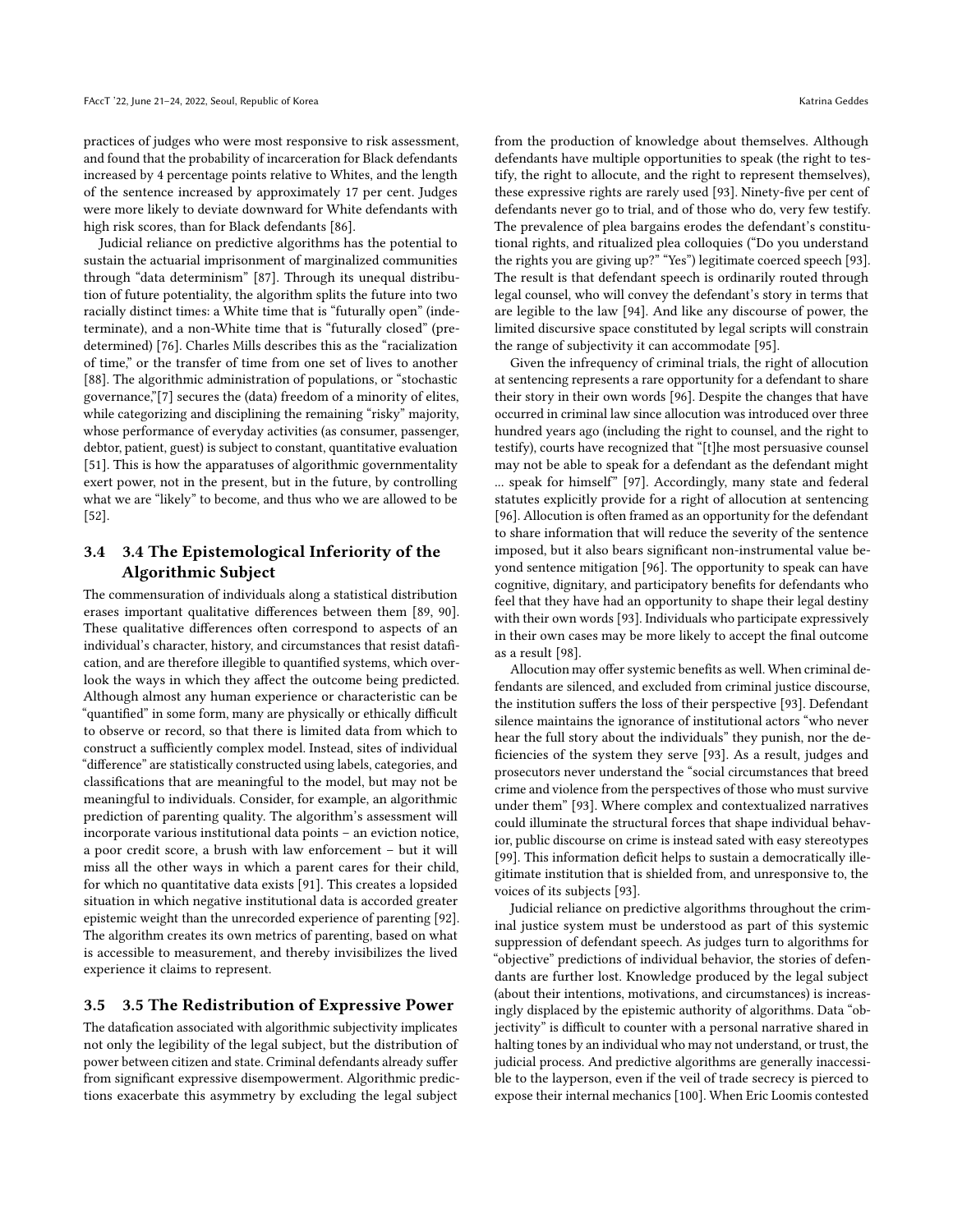his algorithmic classification as a high-risk recidivist, the Supreme Court of Wisconsin acknowledged its ignorance about how the classification had been calculated [\[101\]](#page-10-38). Nevertheless, the Court held that Loomis' ability to verify his responses to the algorithm's questionnaire, and to challenge the resulting risk score, provided sufficient protection of his due process right to be sentenced on the basis of accurate information [\[101\]](#page-10-38). The Court did not interrogate the variables selected by the algorithm, the weights assigned to them, the training data used to construct the model, or the population against which Loomis was compared. Similarly, when Willie Allen Lynch appealed his conviction for the sale of crack cocaine on the basis that he had been misidentified by a facial recognition algorithm, the District Court of Appeal of Florida affirmed his conviction on the basis that the trial result would not have been different if Lynch had had access to the other photographs in the facial recognition database [\[102\]](#page-10-39). Despite the impenetrability of many evidentiary technologies, courts continue to indulge them with uncritical deference, exacerbating the power imbalance between the defendant, and the prison industrial complex. Prosecutors have a longstanding duty, affirmed in Brady v. Maryland, to disclose potentially exculpatory evidence, but courts have been unwilling to recognize algorithmic tools as meeting the Brady standard [\[103\]](#page-10-40), thereby instantiating the power of private capital over the conditions of human freedom [\[41\]](#page-9-2). Inscrutable evidentiary tools erode "the public's sense that the law's fact-finding apparatus is functioning in a somewhat comprehensible way, on the basis of evidence that speaks, at least in general terms, to the larger community that the processes of adjudication must ultimately serve" [\[82\]](#page-10-19).

## 4 4 CONCLUSION

As algorithmic epistemology reshapes the legal arena, it is worth asking whether, and why, legal subjectivity matters. Is there a fundamental incompatibility between the algorithmic subjectivity normalized by data capitalism, and the legal subjectivity underpinning a system of coercive interference? Is the actuarial project of algorithmic governance fundamentally antithetical to individualized justice? In answering these questions, it is helpful to conceive of law not only as a system of coercive interference, but as a mechanism for regulating human behavior, and for communicating moral condemnation. Accordingly, the rituals of law, including legal subjecthood, matter not only as devices for achieving certain legal outcomes, but as affirmations of respect for the individual, as an end in themselves, and as a reminder about the kind of society we want to be [\[82\]](#page-10-19). To recognize someone as a subject in law is not merely to afford them certain rights and duties, but to communicate a message about their moral value, and to acknowledge their subjective interests as imposing legitimate constraints on their treatment by others [\[104\]](#page-10-41). Much of our commitment to democratic values turns on our view of the citizen as a "responsible agent entitled to be praised or blamed depending upon [their] free choice of conduct" [\[24\]](#page-9-17). A conception of citizens as alterable, predictable, or manipulable things "is the foundation of a very different social order indeed" [\[24\]](#page-9-17). When the basic unit of a liberal society is no longer an autonomous, unknowable individual, but an algorithmic subject, anticipating its own datafication, society is significantly altered. Individual behaviors

become traceable and predictable components of surveillant disciplinary outcomes, and actuarial predictions foreclose opportunities for meaningful autonomy. The law is no longer seen as addressing free and equal subjects, but as "managing [the] threat posed by particular categories of subject" [\[17\]](#page-9-10). If the subject-as-assemblage is the atomistic social unit, what kind of society do we have?

The shifting epistemology of legal subjectivity presents a unique opportunity to re-examine the dominant liberal conception of the self-determining legal subject. Does this legal subject reflect contemporary understandings of systemic injustice, or evolving norms of collective responsibility based on mutual interdependence? Arguably, no. The bounded, rational, self-determining liberal subject occupies a sphere of autonomy constructed by individual rights [\[12\]](#page-9-5). Within this bounded sphere, the liberal subject is protected from threats to its autonomy from Others, including the state. As long as this boundary can be maintained, the liberal subject can remain isolated, and "in control" [\[12\]](#page-9-5). The liberal fantasy of autonomyas-control fosters illusions of independence that can only be sustained through harmful practices of domination [\[12\]](#page-9-5). Social interactions necessarily involve affecting, and being affected by, other autonomous individuals. Autonomy cannot be unilaterally possessed or manifested, because it is a quality of human relations [\[12\]](#page-9-5). For people to enjoy autonomy, they need to exist in autonomous relations with others. Every individual is embedded within a web of nested relations (intimate, social, cultural, and political) that shape their capacity for autonomy [\[12\]](#page-9-5). In this sense, the traditional liberal conception of the self-determining legal subject fails to reflect the realities of interdependence.

The rhetoric of individual rights – Western liberalism's primary means of expressing selfhood – directs our attention to the individual rightholder, rather than the circumstances that shape the lived experience of rights [\[12\]](#page-9-5). Rights discourse perpetuates an "alienating and unrealistic individualism," in which the liberal subject engages in ostensibly individuated actions, disembedded from the social context in which those actions are occurring [\[12\]](#page-9-5). This directs us to view social problems (such as crime) as solvable through the exercise of individual entitlements. The reality, however, is that the pervasiveness of crime cannot be explained by individual pathology; it is a deeply social phenomenon, sustained by social, cultural, political, and economic relations, that exist beyond the control of any individual [\[12\]](#page-9-5). Without altering the structure of relations that sustain criminality, enforcing prohibitions on individual conduct will not reduce crime. Predictive algorithms, however, focus the deterrent gaze of the law on the "criminogenic" features of individuals, rather than the circumstances that shape and constrain their behavior. Algorithms insulate these political choices from scrutiny by reinforcing the narrative that criminal behavior can be both predicted, and prevented, based on assumptions about the ability of algorithms to understand them [\[13,](#page-9-6) [83\]](#page-10-20). This is the same approach used by data capitalists to justify predictive profiling, namely, that the target of intervention must always be individual behavior, rather than social context. This unrelenting examination of individual behavior obscures the effect of historical and structural forces [\[105\]](#page-10-42), and minimizes the state's responsibility to its citizens on the basis that individuals can access essential resources through "self-surveillant algorithmic adjustment" [\[48,](#page-9-40) [106\]](#page-10-43). This is the neoliberal politics of algorithmic worldmaking [\[107\]](#page-10-44).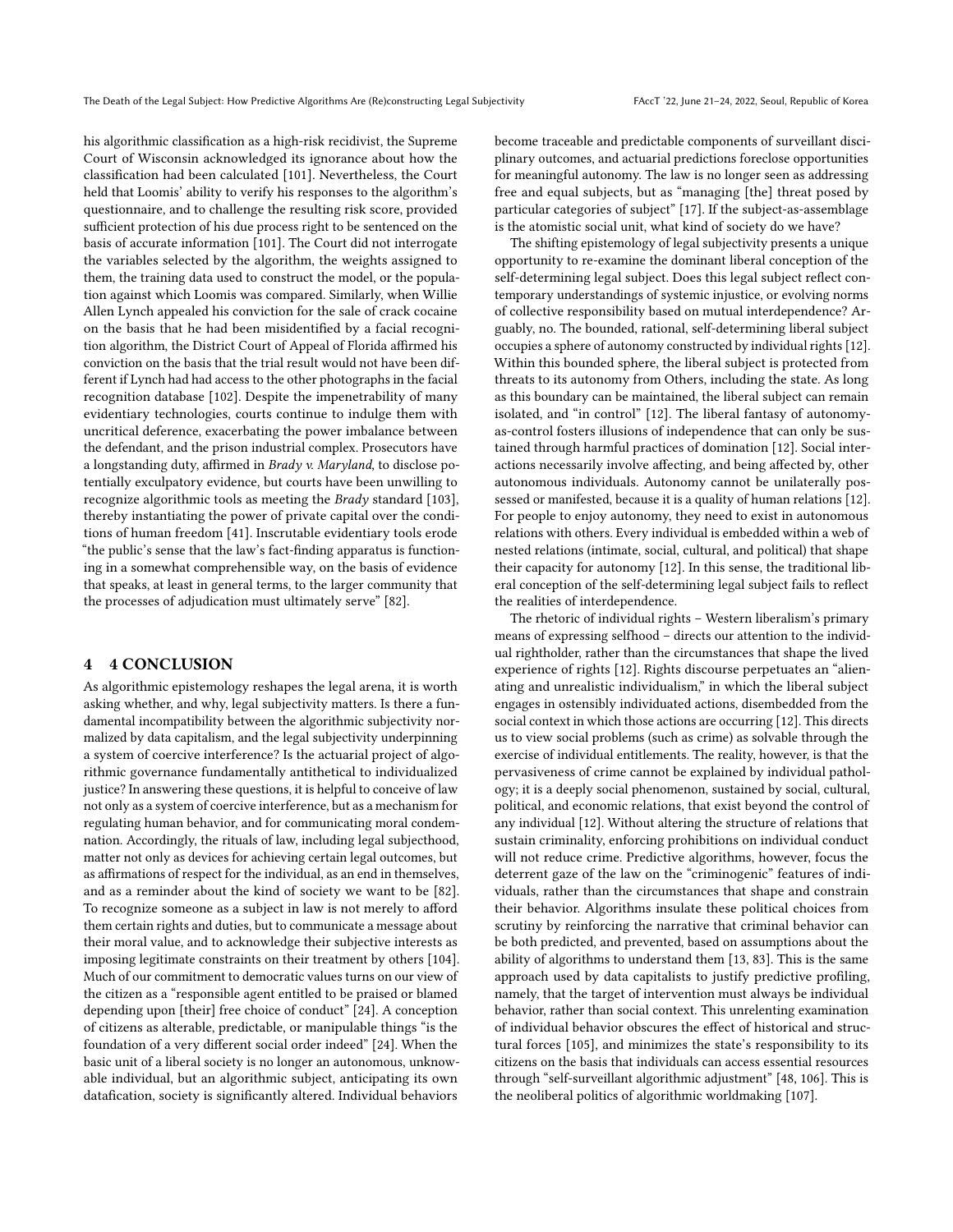The false security of rights, of limited personal responsibility, helps us to ignore the overwhelming nature of human interconnectedness. But an unrealistic understanding of autonomy – generated by the dominant liberal conception of the "self-determining" legal subject – will generate an unrealistic assignment of responsibility. It is time for our conception of the legal subject to evolve, as our understanding of human interconnectedness also evolves. We need a new paradigm of legal subjecthood, that retains and expresses our fundamental commitment to equality and autonomy, but pays greater attention to the social relations that constitute the legal subject. These are not the data relations of algorithmic subjectivity, but the social, cultural, and political relations that are meaningful to the individual. As algorithmic epistemology encroaches upon the legal arena, we are reminded once again that the greatest political act of law is the (un)making of the legal person [\[14\]](#page-9-7).

#### ACKNOWLEDGMENTS

No funding declarations.

#### REFERENCES

- <span id="page-9-0"></span>[1] Danielle Citron, Technological Due Process, 85 Wash. U. L. Rev. 1249 (2008). [2] Joshua Kroll, et al., Accountable Algorithms, 165 University of Pennsylvania
- Law Review (2017). [3] Danielle Citron and Frank Pasquale, The Scored Society: Due Process for Auto-
- mated Predictions, 89 Wash. L. Rev. 1 (2014).
- [4] Aziz Z. Huq, A Right to a Human Decision, 106 Va. L. Rev. 611 (2020).
- <span id="page-9-1"></span>[5] Andrew Tutt, An FDA For Algorithms, 69 Admin. L. Rev. 83 (2017). [6] Andrew Selbst, An Institutional View Of Algorithmic Impact Assessments, Harvard Journal of Law and Technology (forthcoming), 2021.
- [7] Carrie Sanders and James Sheptycki, Policing, crime and 'big data': towards a critique of the moral economy of stochastic governance, 68 Crime Law Soc Change 1-15 (2017).
- <span id="page-9-3"></span>[8] Lauren Wilcox, Embodying algorithmic war, 48(1) Security Dialogue 11-28 (2017).
- [9] Haraway D (1991) A cyborg manifesto: Science, technology, and socialistfeminism in the late twentieth century. In: Haraway D, Simians, Cyborgs and Women: The Reinvention of Nature. New York and London: Routledge, 149–181.
- [10] Katherine Hayles (1999) How We Became Posthuman: Virtual Bodies in Cybernetics, Literature, and Informatics. Chicago, IL: University of Chicago Press.
- <span id="page-9-4"></span>[11] Hayles NK (2005) My Mother was a Computer: Digital Subjects and Literary Texts. Chicago, IL and London: University of Chicago Press.
- <span id="page-9-5"></span>[12] Jennifer Nedelsky, Law's Relations: A Relational Theory of Self, Autonomy, and Law, Oxford Scholarship Online (2012).
- <span id="page-9-6"></span>[13] Kelly Hannah-Moffat, The Uncertainties of Risk Assessment: Partiality, Transparency, and Just Decisions, 27 Fed. Sent'g Rep. 244 (2015).
- <span id="page-9-7"></span>[14] Ngaire Naffine, Who are Law's Persons - From Cheshire Cats to Responsible Subjects , 66 Mod. L. Rev. 346 (2003).
- <span id="page-9-8"></span>[15] Visa AJ Kurki, A Theory of Legal Personhood, Oxford Scholarship (2019).
- <span id="page-9-9"></span>[16] Nicola Lacey, In Search of the Responsible Criminal Subject: History, Philosophy and Social Sciences in Criminal Law Theory, 64:3 The Modern Law Review 350 (2001).
- <span id="page-9-10"></span>[17] Nicola Lacey, The Resurgence of Character: Responsibility in the Context of Criminalization, in Duff, R. A. and Green, Stuart, (eds.) Philosophical Foundations of Criminal Law, Oxford University Press (2011).
- <span id="page-9-11"></span>[18] Phillip Cary, A brief history of the concept of free will: issues that are and are not germane to legal reasoning, 25 BEHAV. Sci. & L. 165 (2007).
- <span id="page-9-12"></span>[19] Danielle Kehl, Priscilla Guo, and Samuel Kessler, Algorithms in the Criminal Justice System: Assessing the Use of Risk Assessments in Sentencing, Responsive Communities Initiative, Berkman Klein Center for Internet & Society, Harvard Law School (2017).
- <span id="page-9-13"></span>[20] H. L. A. Hart, Punishment and Responsibility, Oxford: Oxford University Press (1968).
- <span id="page-9-14"></span>[21] J. M. Balkin, Understanding Legal Understanding: The Legal Subject and the Problem of Legal Coherence, The Yale Law Journal (1993) Vol. 103, No. 1, pp. 105-176.
- <span id="page-9-15"></span>[22] Claire Finkelstein, The Inefficiency of Mens Rea, 88 Calif. L. Rev. 895 (2000).
- <span id="page-9-16"></span>[23] Jeremy M. Miller, Mens Rea Quagmire: The Conscience or Consciousness of the Criminal Law, 29 W. St. U. L. Rev. 21 (2001).
- <span id="page-9-18"></span><span id="page-9-17"></span>[24] Sanford H. Kadish, The Decline of Innocence, 26 Cambridge L.J. 273 (1968). [25] John W. Meyer, "Myths of socialization and of personality," in Reconstructing Individualism: Autonomy, Individuality, and the Self in Western Thought, ed.

Thomas C. Heller, Morton Sosna, and David E. Wellbery (Stanford, CA: Stanford University Press, 1986 ), 208–221.

- <span id="page-9-19"></span>[26] Susanna Lindroos-Hovinheimo, Excavating Foundations of Legal Personhood: Fichte on Autonomy and Self-Consciousness. Int J Semiot Law 28, 687-702 (2015). [https://doi.org/10.1007/s11196-015-9420-2.](https://doi.org/10.1007/s11196-015-9420-2)
- <span id="page-9-20"></span>[27] Lon L. Fuller, The Morality of Law, (1969) Yale University Press.
- <span id="page-9-21"></span>[28] Neil MacCormick, My philosophy of law. In The law in philosophical perspectives, (1999) ed. L.J. Wintgens, 121–145. Dordrecht: Springer.
- <span id="page-9-22"></span>[29] Jeremy Waldron, How Law Protects Dignity, 71(1) The Cambridge Law Journal 200, 208 (2012).
- <span id="page-9-23"></span>[30] Smith v. Rapid Transit, Inc., 317 Mass. 469, 58 N.E.2d 754 (1945).
- <span id="page-9-24"></span>Craig Callen, Adjudication and the Appearance of Statistical Evidence, 65 Tulane Law Review 457 (1990-1991).
- <span id="page-9-25"></span>[32] Thomas Hurka, Why Value Autonomy? 13(3) Social Theory and Practice 361-382 (1987).
- <span id="page-9-26"></span>[33] Jiwei Ci, Evaluating Agency: A Fundamental Question for Social and Political Philosophy, 42(3) Metaphilosophy 261 (2011).
- <span id="page-9-27"></span>[34] David Enoch, Levi Spectre and Talia Fisher, Statistical Evidence, Sensitivity and the Legal Value of Knowledge, 40(3) Philosophy & Public Affairs 197 (2012).
- <span id="page-9-28"></span>[35] David Enoch and Talia Fisher, Sense and "Sensitivity": Epistemic and Instrumental Approaches to Statistical Evidence, 67(3) Stanford Law Review 557 (2015).
- <span id="page-9-29"></span>[36] George L. Priest, Market Share Liability in Personal Injury and Public Nuisance Litigation: An Economic Analysis, 18 Supreme Court Economic Review 109  $(2010)$ .
- <span id="page-9-30"></span>[37] Søren Kierkegaard, Kierkegaard's Writings, Volume V: Eighteen Upbuilding Discourses, Princeton University Press (2015).
- <span id="page-9-31"></span>[38] Werner Hamacher, "Disgregation of the Will," in Reconstructing Individualism: Autonomy, Individuality, and the Self in Western Thought, ed. Thomas C. Heller, Morton Sosna, and David E. Wellbery (Stanford, CA: Stanford University Press, 1986 ), 208–221.
- <span id="page-9-32"></span>[39] Joseph Raz, The Morality of Freedom, Oxford University Press (1988).
- <span id="page-9-33"></span>[40] Bernard E. Harcourt, Risk as a Proxy for Race: The Dangers of Risk Assessment, 27 Fed. Sent'g Rep. 237 (2015).
- <span id="page-9-2"></span>[41] Julie Cohen, Between Truth and Power, Oxford University Press (2019).
- <span id="page-9-34"></span>[42] Colin Koopman, How We Became Our Data, The University of Chicago Press (2019).
- <span id="page-9-35"></span>[43] Marion Fourcade and Kieran Healy, Seeing Like a Market, Socio-Economic Review Vol.15, 1, 9-29 (2017).
- <span id="page-9-36"></span>[44] Rodrigo Ochigame, The Long History of Algorithmic Fairness, Phenomenal World, January 30, 2020.
- <span id="page-9-37"></span>[45] Dan Bouk, How Our Days Became Numbered: Risk and the Rise of the Statistical Individual, The University of Chicago Press (2015).
- <span id="page-9-38"></span>[46] Caley Dawn Horan, Actuarial Age: Insurance and the Emergence of Neoliberalism in the Postwar United States, University of Minnesota Doctoral Dissertation, August 2011.
- <span id="page-9-39"></span>[47] Celia Lury & Sophie Day, Algorithmic Personalization as a Mode of Individuation, Theory, Culture & Society 2019, Vol. 36(2) 17–37.
- <span id="page-9-40"></span>[48] Dan L. Burk, Algorithmic Legal Metrics, Notre Dame Law Review (forthcoming) (2020), available at SSRN: [https://papers.ssrn.com/sol3/papers.cfm?abstract\\_id=](https://papers.ssrn.com/sol3/papers.cfm?abstract_id=3537337) [3537337.](https://papers.ssrn.com/sol3/papers.cfm?abstract_id=3537337)
- <span id="page-9-41"></span>[49] Mark Kear, Playing the credit score game: algorithms, 'positive' data and the personification of financial objects, Economy and Society 46:3-4 (2017) 346-368.
- <span id="page-9-42"></span>[50] Mark Ledwich and Anna Zaitsev, Algorithmic Extremism: Examining YouTube's Rabbit Hole of Radicalization,<arXiv:1912.11211v1> [cs.SI] 24 December 2019.
- <span id="page-9-43"></span>[51] Van Dijck, J. (2014). Datafication, dataism and dataveillance: big data between scientific paradigm and ideology. Surveillance and Society, 12(2), 197–208.
- <span id="page-9-44"></span>[52] Antoinette Rouvroy and Thomas Berns, Algorithmic Governmentality and Prospects of Emancipation, trans. by Elizabeth Libbrecht, Réseaux 2013/1 (No. 177), pp. 163-196.
- <span id="page-9-45"></span>[53] Bernard Stiegler, Automatic Society, Vol. 1: The Future of Work (2017).
- <span id="page-9-46"></span>Bernard Stiegler, The Neganthropocene, translated by Daniel Ross, Open Hu-
- <span id="page-9-47"></span>manities Press (2018). Salome Viljoen, A Relational Theory of Data Governance, 131(2) The Yale Law Journal 370 (2021).
- <span id="page-9-48"></span>Barbara D. Underwood, Law and the Crystal Ball: Predicting Behavior with Statistical Inference and Individualized Judgment, The Yale Law Journal, Vol. 88, No. 7 (1979), pp. 1408-1448.
- <span id="page-9-49"></span>[57] Robert D. Crutchfield, Gregory A. Weeks, The Effects of Mass Incarceration on Communities of Color, 32(1) Issues in Science and Technology (2015).
- <span id="page-9-50"></span>[58] Mackenzie A (2015) The production of prediction: What does machine learning want? European Journal of Cultural Studies 18(4–5): 429–445.
- <span id="page-9-51"></span>[59] Paul Robinson, Punishing Dangerousness: Cloaking Preventive Detention as Criminal Justice, 114(5) Harvard Law Review (2001).
- <span id="page-9-52"></span>[60] John Monahan and Jennifer L. Skeem, Risk Assessment in Criminal Sentencing, 12 Annu. Rev. Clin. Psychol. 489 (2016).
- <span id="page-9-53"></span>[61] David T. Wasserman, The Morality of Statistical Proof and the Risk of Mistaken Liability, 13 Cardozo L. Rev. 935, 942-43 (1991).